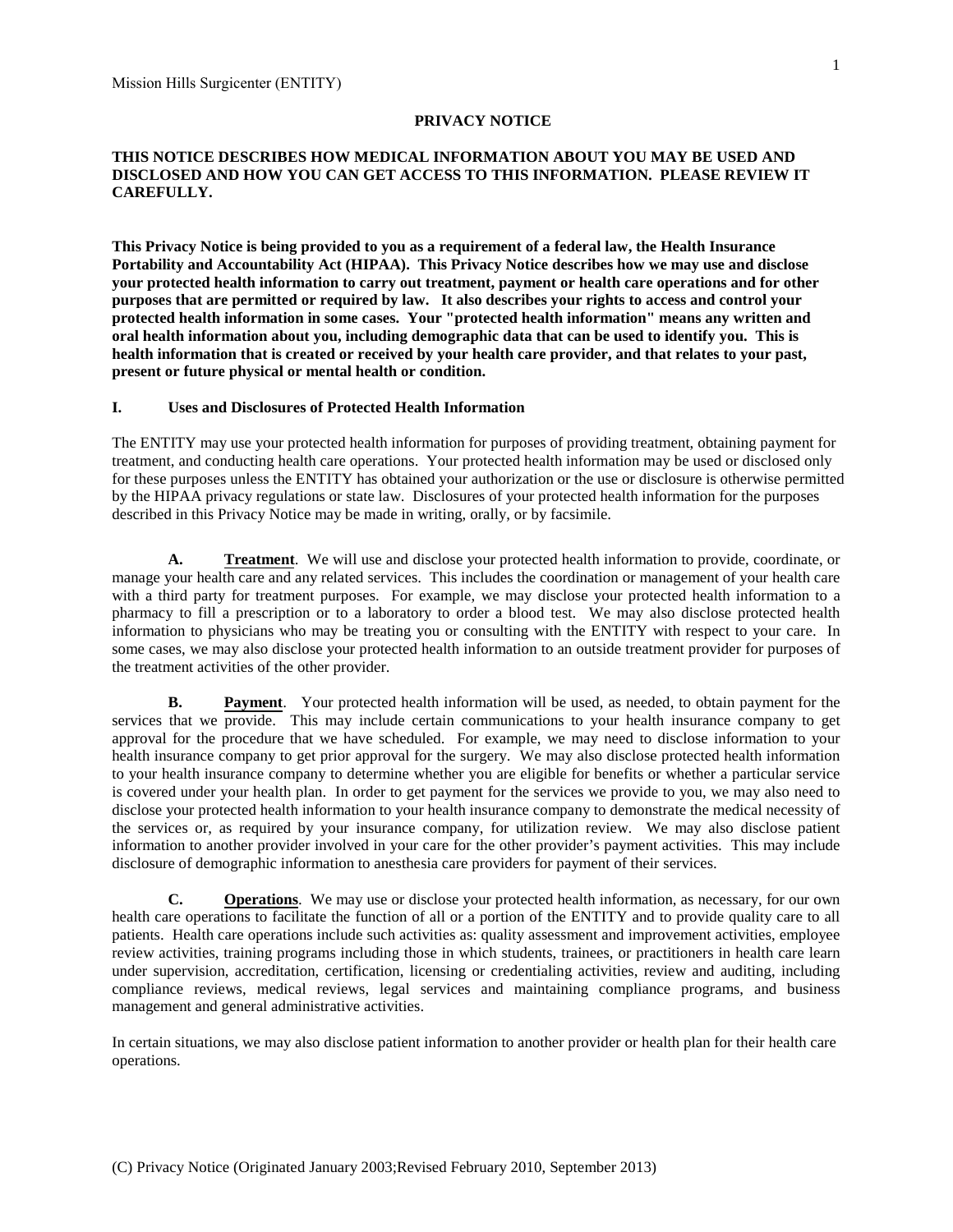**D. Other Uses and Disclosures**. As part of treatment, payment and health care operations, we may also use or disclose your protected health information for the following purposes:

- 1. To remind you of your surgery date.
- 2. We may, from time to time, contact you to provide information about treatment alternatives or other health-related benefits and services that we provide and that may be of interest to you.

### **II. Uses and Disclosures Beyond Treatment, Payment, and Health Care Operations Permitted Without Authorization or Opportunity to Object**

Federal privacy rules allow us to use or disclose your protected health information without your permission or authorization for a number of reasons including the following:

**A. When Legally Required or Permitted**. We will disclose your protected health information when we are required or permitted to do so by any federal, state or local law. One situation in which we may disclose your protected health information is in the instance of a breach involving your protected health information, to notify you, law enforcement and regulatory authorities, as necessary, of the situation, and others as appropriate to resolve the situation.

**B. When There Are Risks to Public Health**. We may disclose your protected health information for the following public activities and purposes:

- To prevent, control, or report disease, injury or disability as permitted by law.
- To report vital events such as birth or death as permitted or required by law.
- To conduct public health surveillance, investigations and interventions as permitted or required by law.
- To collect or report adverse events and product defects, track FDA regulated products, enable product recalls, repairs or replacements to the FDA and to conduct post marketing surveillance.
- To notify a person who has been exposed to a communicable disease or who may be at risk of contracting or spreading a disease as authorized by law.
- To report to an employer information about an individual who is a member of the workforce as legally permitted or required.

**C. To Report Suspected Abuse, Neglect Or Domestic Violence**. We may notify government authorities if we believe that a patient is the victim of abuse, neglect or domestic violence. We will make this disclosure only when specifically required or authorized by law or when the patient agrees to the disclosure.

**D. To Conduct Health Oversight Activitie**s. We may disclose your protected health information to a health oversight agency for activities including audits; civil, administrative, or criminal investigations, proceedings, or actions; inspections; licensure or disciplinary actions; or other activities necessary for appropriate oversight as authorized by law. We will not disclose your health information under this authority if you are the subject of an investigation and your health information is not directly related to your receipt of health care or public benefits.

**E. In Connection With Judicial And Administrative Proceeding**s. We may disclose your protected health information in the course of any judicial or administrative proceeding in response to an order of a court or administrative tribunal as expressly authorized by such order. In certain circumstances, we may disclose your protected health information in response to a subpoena to the extent authorized by state law if we receive satisfactory assurances that you have been notified of the request or that an effort was made to secure a protective order.

**F. For Law Enforcement Purposes**. We may disclose your protected health information to a law enforcement official for law enforcement purposes as follows:

- As required by law for reporting of certain types of wounds or other physical injuries.
- Pursuant to court order, court-ordered warrant, subpoena, summons or similar process.
- For the purpose of identifying or locating a suspect, fugitive, material witness or missing person.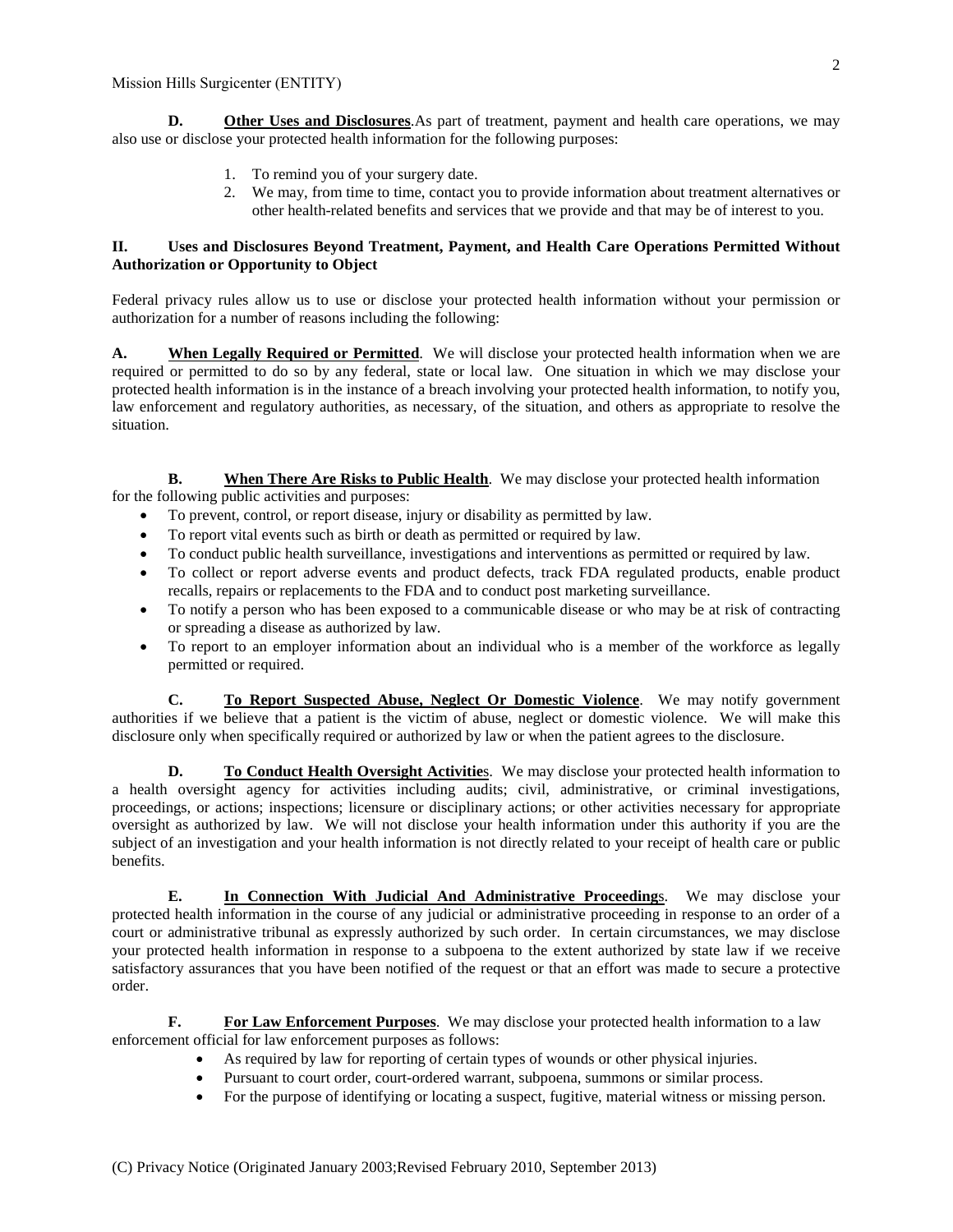- Under certain limited circumstances, when you are the victim of a crime.
- To a law enforcement official if the ENTITY has a suspicion that your health condition was the result of criminal conduct.
- In an emergency to report a crime.

**G. To Coroners, Funeral Directors, and for Organ Donation**. We may disclose protected health information to a coroner or medical examiner for identification purposes, to determine cause of death or for the coroner or medical examiner to perform other duties authorized by law. We may also disclose protected health information to a funeral director, as authorized by law, in order to permit the funeral director to carry out their duties. We may disclose such information in reasonable anticipation of death. Once you have been dead for 50 years (or such other period as specified by law), we may use and disclose your health information without regard to the restrictions set forth in this notice. Protected health information may be used and disclosed for cadaveric organ, eye or tissue donation purposes.

**H. For Research Purposes**. We may use or disclose your protected health information for research when the use or disclosure for research has been approved by an institutional review board that has reviewed the research proposal and research protocols to address the privacy of your protected health information. Under certain circumstances, your information may also be disclosed without your authorization to researchers preparing to conduct a research project or for research on decedents or to researchers pursuant to a written data use agreement.

**I. In the Event of a Serious Threat to Health or Safety**. We may, consistent with applicable law and ethical standards of conduct, use or disclose your protected health information if we believe, in good faith, that such use or disclosure is necessary to prevent or lessen a serious and imminent threat to your health or safety or to the health and safety of the public.

**J. For Specified Government Functions**. In certain circumstances, federal regulations authorize the ENTITY to use or disclose your protected health information to facilitate specified government functions relating to military and veterans activities, national security and intelligence activities, protective services for the President and others, medical suitability determinations, correctional institutions, and law enforcement custodial situations.

**K. For Worker's Compensation**. The ENTITY may release your health information to comply with worker's compensation laws or similar programs.

**L. Business Associates.**We may contract with one or more business associates through the course of our operations. We may disclose your health information to our business associates so that they can perform the job we have asked them to do. We required that our business associates sign a business associate agreement and agree to safeguard the privacy and security of your health information.

### **III. Uses and Disclosures Permitted without Authorization but with Opportunity to Object**

**We may disclose your protected health information to your family member or a close personal friend if it is directly relevant to the person's involvement in your surgery or payment related to your surgery. We can also disclose your information in connection with trying to locate or notify family members or others involved in your care concerning your location, condition or death.** 

**You may object to these disclosures. If you do not object to these disclosures or we can infer from the circumstances that you do not object or we determine, in the exercise of our professional judgment, that it is in your best interests for us to make disclosure of information that is directly relevant to the person's involvement with your care, we may disclose your protected health information as described.** 

**IV. Uses and Disclosures which you Authorize**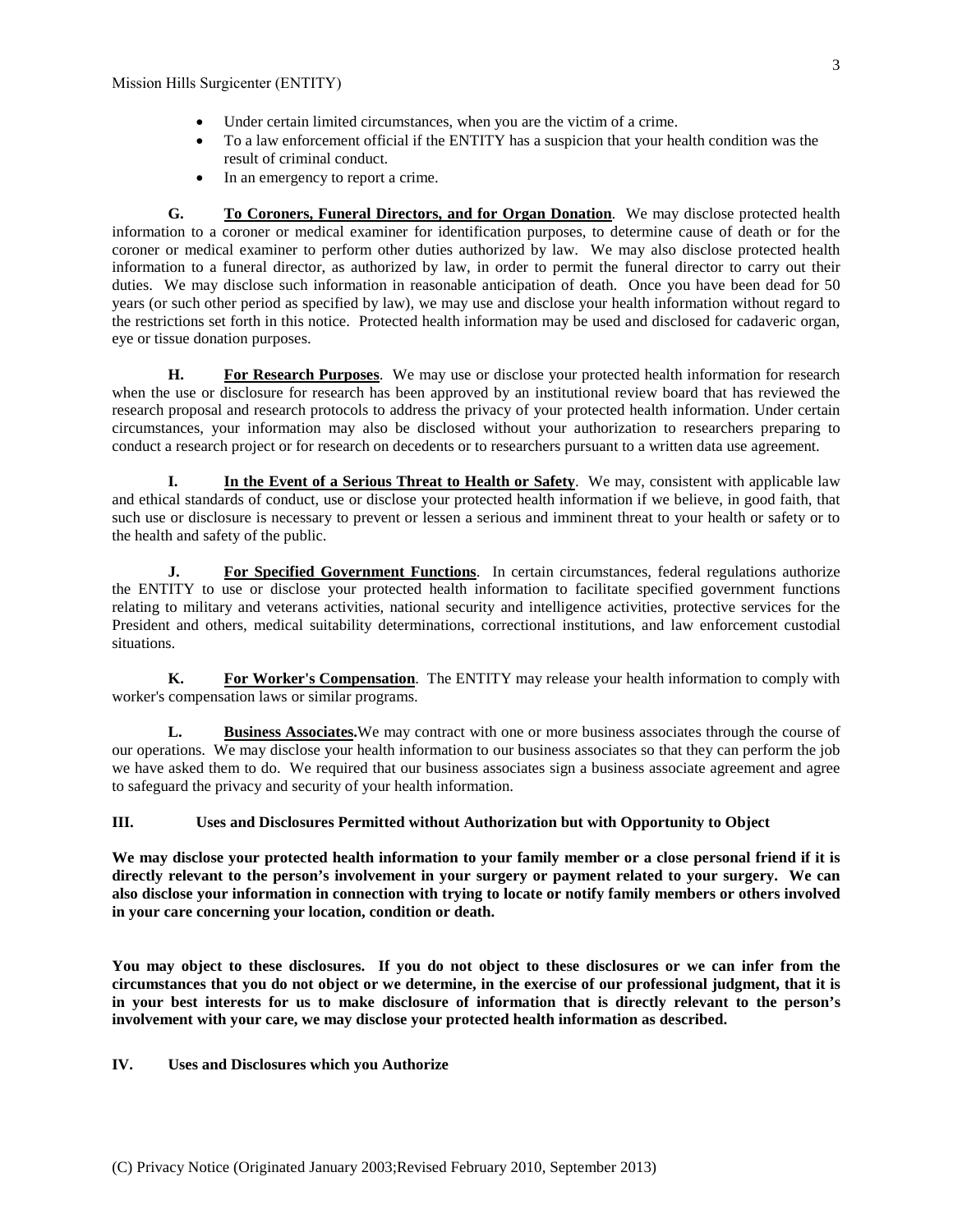Other than as stated above, we will not disclose your health information other than with your written authorization. You may revoke your authorization in writing at any time except to the extent that we have taken action in reliance upon the authorization. Examples of disclosures that require your authorization are:

A. **Marketing.** Except as otherwise permitted by law, we will not use or disclose your health information for marketing purposes without your written authorization. However, in order to better serve you, we may communicate with you about refill reminders and alternative products. Should you inquire about a particular product-specific good or service, we may also provide you with informational materials. We may also, at times, send you informational materials about a particular product or service that may be helpful for your treatment.

B. **No Sale of Your Health Information.** We will not sell your health information to a third party without your prior written authorization.

# **V. Your Rights**

You have the following rights regarding your health information:

**A. The right to inspect and copy your protected health information.** You may inspect and obtain a copy of your protected health information that is contained in a designated record set for as long as we maintain the protected health information. A "designated record set" contains medical and billing records and any other records that your surgeon and the ENTITY use for making decisions about you.

Under federal law, however, you may not inspect or copy the following records: psychotherapy notes; information compiled in reasonable anticipation of, or for use in, a civil, criminal, or administrative action or proceeding; and protected health information that is subject to a law that prohibits access to protected health information. Depending on the circumstances, you may have the right to have a decision to deny access reviewed.

We may deny your request to inspect or copy your protected health information if, in our professional judgment, we determine that the access requested is likely to endanger your life or safety or that of another person, or that it is likely to cause substantial harm to another person referenced within the information. You have the right to request a review of this decision.

To inspect and copy your medical information, you must submit a written request to the Privacy Officer whose contact information is listed on the last page of this Privacy Notice. If you request a copy of your information, we may charge you a fee for the costs of copying, mailing or other costs incurred by us in complying with your request.

Please contact our Privacy Officer if you have questions about access to your medical record.

**B. The right to request a restriction on uses and disclosures of your protected health information.** You may ask us not to use or disclose certain parts of your protected health information for the purposes of treatment, payment or health care operations. You may also request that we not disclose your health information to family members or friends who may be involved in your care or for notification purposes as described in this Privacy Notice. Your request must state the specific restriction requested and to whom you want the restriction to apply.

If you request that the ENTITY not disclose your protected health information to your health plan for the purposes of payment or healthcare operations (but not treatment), and if you are paying for your treatment out of pocket in full, then the ENTITY must honor your requested restriction. Otherwise, the ENTITY is not required to agree to a restriction that you may request. We will notify you if we deny your request to a restriction. If the ENTITY does agree to the requested restriction, we may not use or disclose your protected health information in violation of that restriction unless it is needed to provide emergency treatment. Under certain circumstances, we may terminate our agreement to a restriction. You may request a restriction by contacting the Privacy Officer.

**C. The right to request to receive confidential communications from us by alternative means or at an alternative location.** You have the right to request that we communicate with you in certain ways. We will accommodate reasonable requests. We may condition this accommodation by asking you for information as to how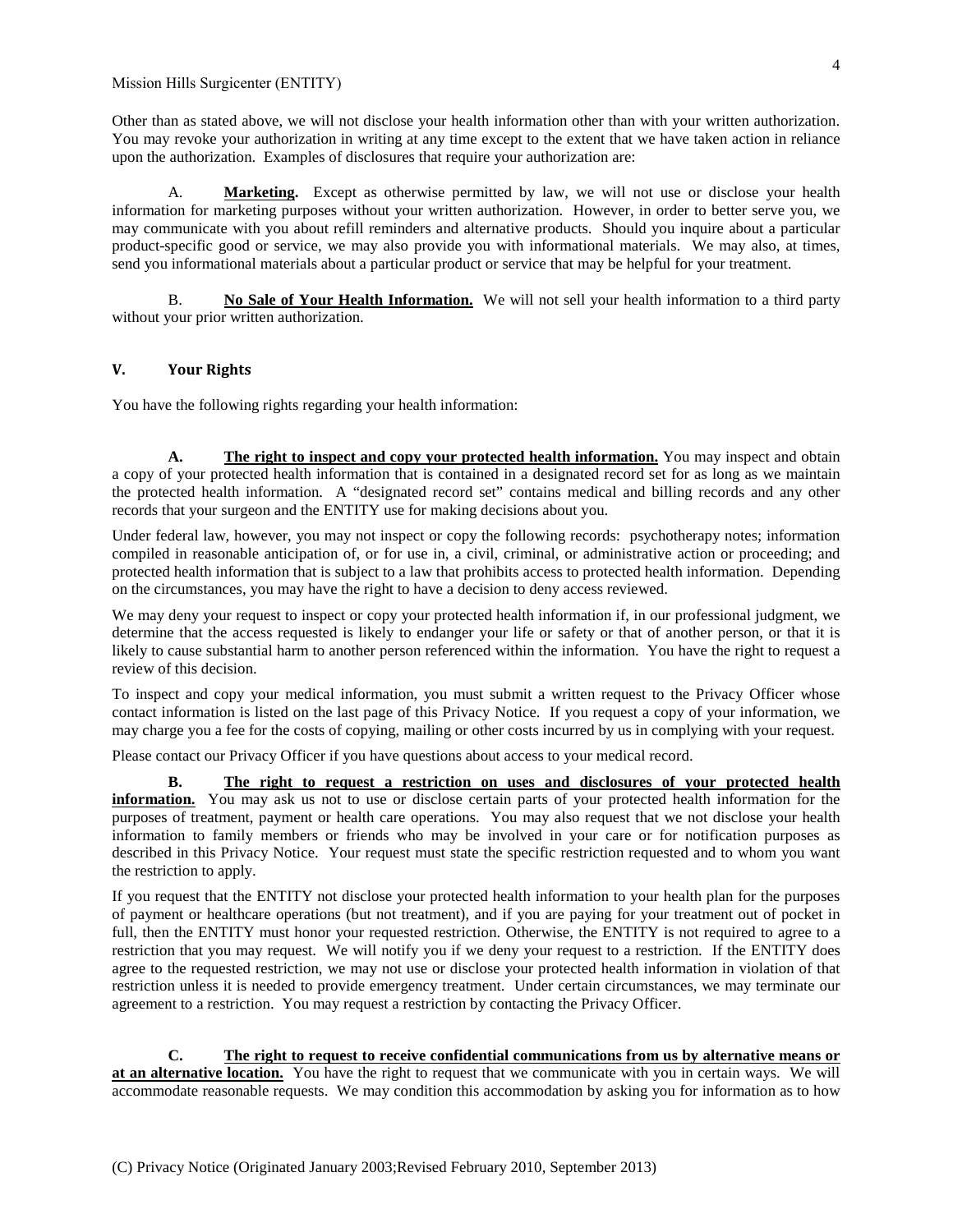payment will be handled or specification of an alternative address or other method of contact. We will not require you to provide an explanation for your request. Requests must be made in writing to our Privacy Officer.

**D. The right to request amendments to your protected health information.** You may request an amendment of protected health information about you in a designated record set for as long as we maintain this information. In certain cases, we may deny your request for an amendment. If we deny your request for amendment, you have the right to file a statement of disagreement with us and we may prepare a rebuttal to your statement and will provide you with a copy of any such rebuttal. Requests for amendment must be in writing and must be directed to our Privacy Officer. In this written request, you must also provide a reason to support the requested amendments.

**E. The right to receive an accounting.** You have the right to request an accounting of certain disclosures of your protected health information made by the ENTITY. This right applies to disclosures for purposes other than treatment, payment or health care operations as described in this Privacy Notice. We are also not required to account for disclosures that you requested, disclosures that you agreed to by signing an authorization form, disclosures for anENTITY directory, to friends or family members involved in your care, or certain other disclosures we are permitted to make without your authorization. The request for an accounting must be made in writing to our Privacy Officer. The request should specify the time period sought for the accounting. We are not required to provide an accounting for disclosures that take place prior to April 14, 2003. Accounting requests may not be made for periods of time in excess of six years. After January 1, 2014 (or a later date as permitted by HIPAA), the list of disclosures will include disclosures made for treatment, payment or health care operations using our electronic health record (if we have one for you). We will provide the first accounting you request during any 12-month period without charge. Subsequent accounting requests may be subject to a reasonable cost-based fee.

**F. The right to obtain a paper copy of this notice.** Upon request, we will provide a separate paper copy of this notice even if you have already received a copy of the notice or have agreed to accept this notice electronically.

# **VI. Our Duties**

The ENTITY is required by law to maintain the privacy of your health information and to provide you with this Privacy Notice of our duties and privacy practices. We are required to abide by terms of this Notice as may be amended from time to time. We reserve the right to change the terms of this Notice and to make the new Notice provisions effective for all future protected health information that we maintain. If the ENTITY changes its Notice, we will provide a copy of the revised Notice by sending a copy of the revised Notice via regular mail or through inperson contact at your next visit. In the event there has been a breach of your unsecured protected health information, we will notify you.

### **VII. Complaints**

You have the right to express complaints to the ENTITY and to the Secretary of Health and Human Services if you believe that your privacy rights have been violated. You may complain to the ENTITY by contacting the ENTITY's Privacy Officer verbally or in writing, using the contact information below. We encourage you to express any concerns you may have regarding the privacy of your information. You will not be retaliated against in any way for filing a complaint.

# **VIII. Contact Person**

The ENTITY's contact person for all issues regarding patient privacy and your rights under the federal privacy standards is the Privacy Officer. Information regarding matters covered by this Notice can be requested by contacting the Privacy Officer. If you feel that your privacy rights have been violated by the ENTITY you may submit a complaint to our Privacy Officer by sending it to:

Elizabeth Tarasi **Mission Hills Surgicenter (ENTITY) 25982 Pala Suite 280 Mission Viejo, CA 92691** 

The Privacy Officer can be contacted by telephone at **(949) 297-3838.**